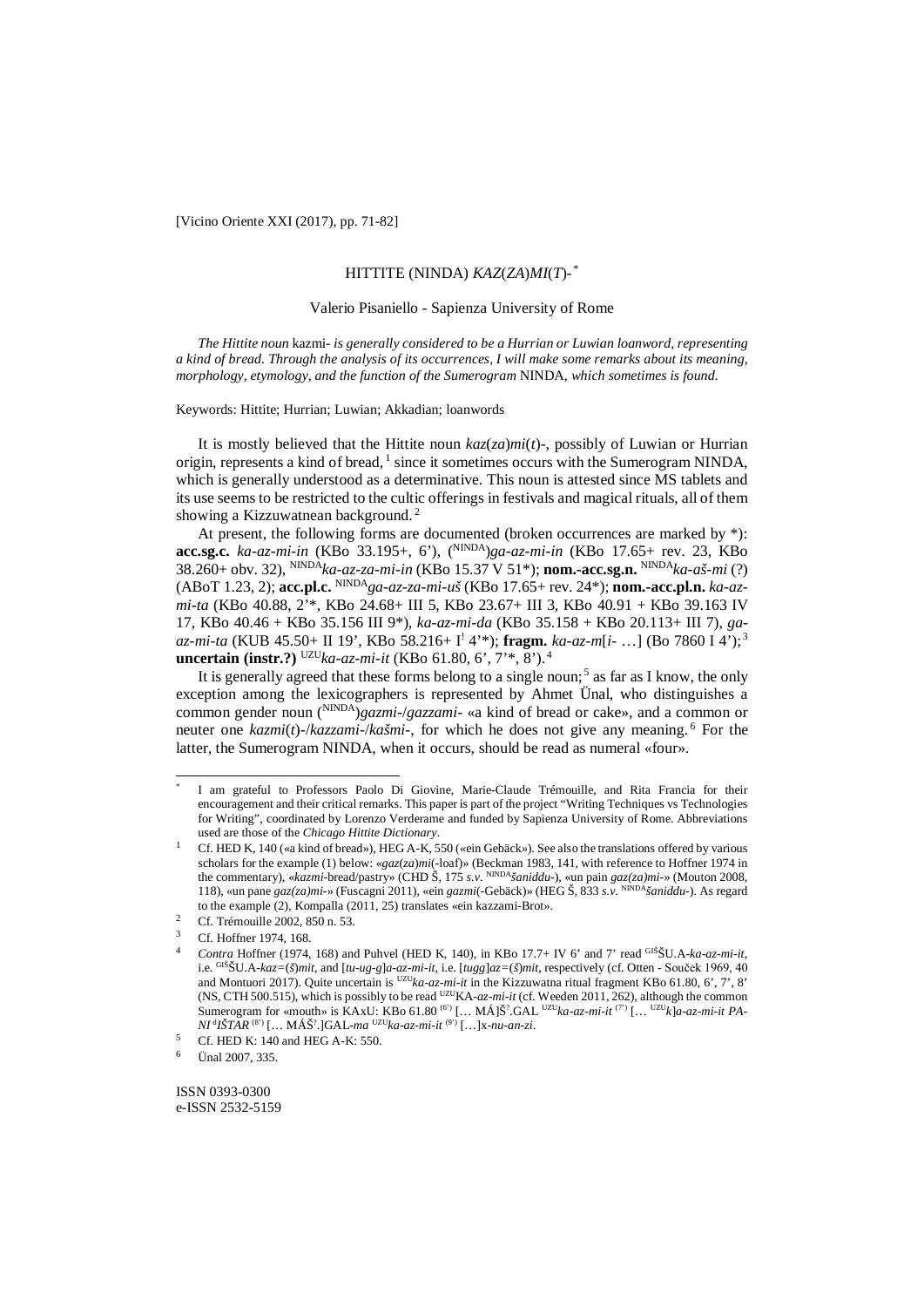A. Ünal does not make explicit the reasons of this choice in his dictionary, but some hints emerge taking into account the few occurrences of the term (in the following passages, I provisionally transliterate the sign NINDA as a determinative, according to the usual custom):

(1) KBo 17.65+ rev. 21-24 (MH<sup>2</sup>/MS, Birth ritual, CTH 489.A):<sup>7</sup>

(21) *na-aš-ta* MUNUS*-za I*[*Š*]*-TU* É DINGIR*LIM p*[*a-ra-a ú-i*]*z-zi pé-ra-an-ma aaš-ki* NINDA*a-a-an-ta* ⸢*pár-ši*⸣*-*[*ya*]*-an* (22) *na-an* NINDA*pár-šu-u*[*l*]*-li-e-eš i-en*[*-zi na-a*]*š-ta ma-aḫ-ḫa-an* MUNUS*-za pa-ra-a a-ri* 1 NINDA*ša-n*[*i*]*-id-du* (23) *ga-azmi-in p*[*í-a*]*n-zi* LÚ.MEŠ*pa-a-*[*ti-li-y*]*a-aš-ša* MUNUS.MEŠ*kat-ra-aš* LÚ.MEŠ*zu-up-pa-ri-*  $\int \frac{1}{\sqrt{2}} \int \frac{1}{\sqrt{2}} \int \frac{1}{\sqrt{2}} \int \frac{1}{\sqrt{2}} \int \frac{1}{\sqrt{2}} \int \frac{1}{\sqrt{2}} \int \frac{1}{\sqrt{2}} \int \frac{1}{\sqrt{2}} \int \frac{1}{\sqrt{2}} \int \frac{1}{\sqrt{2}} \int \frac{1}{\sqrt{2}} \int \frac{1}{\sqrt{2}} \int \frac{1}{\sqrt{2}} \int \frac{1}{\sqrt{2}} \int \frac{1}{\sqrt{2}} \int \frac{1}{\sqrt{2}} \int \frac{1}{\sqrt{2}} \int \frac{1}{\sqrt{2}} \int \frac$ 

«The woman comes out of the temple. In front, at the (temple) gate, hot loaves are brok[e]n, and they mak[e] them into cru[m]bs. When the woman arrives, they g[i]ve (her? ) one *šaniddu*-loaf (and) a *kazmi*(-loaf), and they also gi[ve] *kazmi*loave[s] to the *pa*[*tili-*]priests, the *katra*-women, (and) the torch-bearers».

- (2) KBo 38.260+ obv. 30-32 (MS, The Ritual of Kizzuwatna, CTH 479.3):<sup>8</sup> <sup>(30)</sup> ... nu <sup>NINDA</sup>a-a-an<sup>ţıl.A</sup> NINDA.GÚG<sup>ţıl.A</sup> NINDA.KU7<sup>ţıl.A</sup> TU7<sup>ΓţILA</sup>I <sup>(31)</sup> IŠ-TU LÚMEŠ x[…]x*-an-zi na-aš-ta ma-aḫ-ḫa-an* DINGIRMEŠ *a-ku-an-na aš-nu-waan-zi* (32) *nu-kán* **NINDA***ga-az-mi-in* […] «They […] the hot breads, the legume-breads, the sweet breads, (and) the stews from the men […]. When they are done with drinking the gods, a *kazmi*-loaf […]».
- (3) KBo 15.37 V 50-51 (MH? /NS, (*ḫ*)*išuwa* festival, CTH 628.Tf13.A): <sup>9</sup> (50) LÚNAR S[(Ì)]R*RU nu* LUGAL*-i* (51) **NINDA***ka-az-*⸢*za*⸣*-*[(*mi-in*)] ⸢*pa-ra-a ap-pa* $an-zi$ <sup> $\overline{a}$ </sup> «The singer sings and they give the king a *kazmi-*loaf».
- (4) ABoT 1.23, 1-2 (NS, Festival fragment, CTH 670.1534): (1) […] *ták-kán* LUGAL*-uš* (2) […]x*-ni* **NINDA***ka-aš-mi kiš-an* BAL*-ti* «[…] and the king […] … offers a *kašmi-*loaf in this way».

As is clear from the translations, it is not difficult to understand NINDA*kazmi-* as a kind of bread in these passages. Possibly, the only doubt could concern the belonging of the *hapax* NINDA*ka-aš-mi* in the example (4) to the stem NINDA*kazmi-*.

On the contrary, the understanding of the following passages would be more problematic:

<sup>7</sup> Beckman 1983, 140; Fuscagni 2011.

<sup>8</sup> Trémouille 2002, 849.

Kompalla 2011, 19. Dupl. KBo 33.195+, 5'-6' (NS, CTH 628.Tf13.K): NINDA<sup>*[ka*]</sup>-az-mi-in.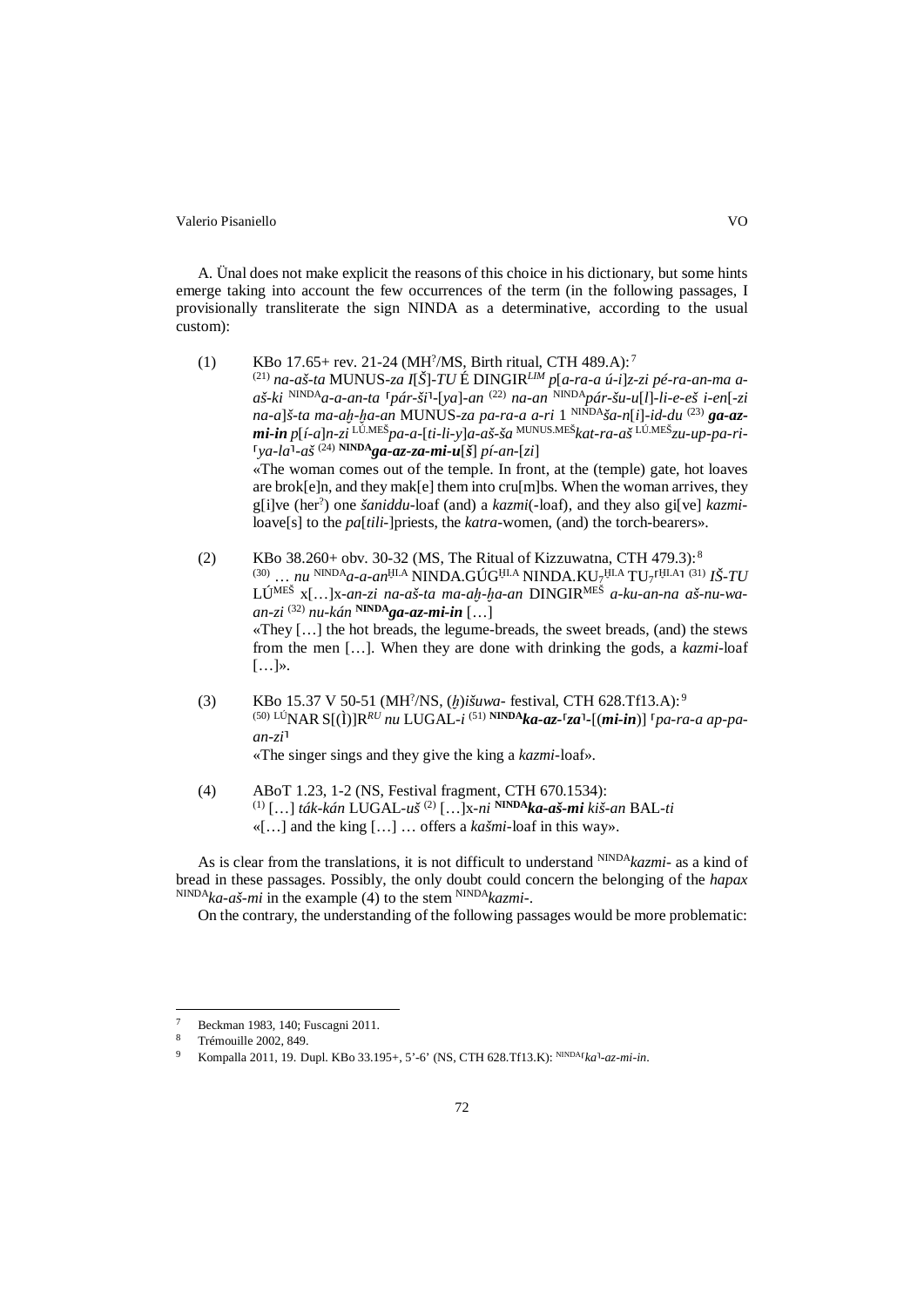- (5) KBo 24.68+ III 1-8 (MS, Festival for Teššub and Hepat, CTH 706):  $^{10}$ (1) [*m*(*a-aḫ-ḫa-an-ma-ša-an*)] TU7 <sup>Ḫ</sup>I.A *a-ri* (2) [(*nu-za* MUNUSSANGA <sup>d</sup> *Ḫé-pát*)] LÚSANGA <sup>d</sup> IŠKUR*-ya a-da-a*[*n-na*] (3) [*e-ša-an-da-ri* (*nu*)] LÚSANGA <sup>d</sup> IŠKUR NINDA*a-a-an*<sup>Ḫ</sup>I.A (4) [NINDA.KU7 …]*-la-an*<sup>Ḫ</sup>I.A *ku-e pár-ši-ya-an-*⸢*na-i*⸣ (5) [(*naaš-ta pé-ra-a*)]*n ar-ḫa ka-az-mi-ta* (6) [(*pár-ši-ya-az-zi pár-š*)]*u-u-ra-az-zi-yakán* (7) [(UZU*ku-u-tar da-a-i*)] *na-at-ša-an* EGIR*-pa* (8) [*iš-ta-na-a-ni*] *da-a-i* «But [w]hen the stews arrive, the priestess of Ḫepat and the priest of the Stormgod [sit] to ea[t]. The hot breads, [the sweet breads], (and) the […-]*la*-breads which the priest of the Storm-god breaks, he breaks *kazmi*(-loaves) from the front, takes the shoulder from the stew and places it back [on the altar]».
- (6) KBo 23.67+ III 1-5 (MS, List of Hurrian gods, CTH 704.I):  $^{11}$ (1) [*ma-aḫ-ḫa-an-ma-aš-š*]*a-an* TU7 <sup>Ḫ</sup>I.A *a-ri* (2) *nu* 1 NINDA*a-a-a*[*n*] 1 NINDA.KU7*-ya* <sup>12</sup> *pár-ši-ya* (3) *na-aš-ta ka-az-mi-ta pé-ra-an ar-ḫa d*[*a-a-i*] (4) *na-at-ša-an* EGIR*-pa* GIŠ*la-*⸢*aḫ-ḫu*⸣*-u-ri* (5) *ti-an-zi* «But when the stews arrive, one hot brea[d] and one thin bread are broken; he t[akes] *kazmi*(-loaves) from the front and places them back on the offering  $table<sup>?</sup>$ ».
- (7) KBo  $40.91 +$ KBo  $39.163$  IV 15-19 (MS, List of Hurrian gods, CTH 704): <sup>13</sup> (15) [(*ma-aḫ-ḫ*)]*a-an-ma-aš-ša-an* TU7 <sup>Ḫ</sup>I.A ⸢*a*⸣*-ri nu* NINDA*a-a-an* (16) […]x<sup>Ḫ</sup>I.A *úda-an-zi na-*[*at*] LÚSANGA <sup>d</sup> IŠKUR *pár-ši-ez-zi* (17) [(*na-aš-ta*)] *ka-az-mi-ta pé-* ⸢*ra-an*⸣ *ar-ḫa pár-ši-ya* (18) [*na-a*]*t-kán* EGIR*-pa A-NA* DINGIR*LIM da-a-i* (19) [ UZU]*wa-al-la-aš ḫa-aš-ta-ya-kán* EGIR*-pa da-a-i* «But when the stews arrive, they bring the hot bread (and) the […-]s here, and the priest of the Storm-god breaks th[em]; he breaks *kazmi*(-loaves) from the front [and] places [th]em back for the deity. He places back also the thighbone».
- (8) KUB 45.50+ II 16'-20' (NS, List of Hurrian gods, CTH 704.I.1.H): <sup>14</sup> (16') … *ma-aḫ-ḫa-an-ma-aš-*⸢*ša-an*⸣ (17') TU7 <sup>Ḫ</sup>I.A *a-ri nu a-da-an-na ú-e-kán-zi* (18') *nu* NINDA*a-a-an*<sup>Ḫ</sup>I.A NINDA.KU7 *ku-e pár-ši-ya-an-na-i* (19') *na-aš-ta ga-az-mi-ta pé-ra-an ar-ḫa* (20') *da-a-i na-*⸢*at-ša*⸣*-an* EGIR*-pa PA-NI* DINGIR*LIM da-a-i* «But when the stews arrive, they ask to eat. The hot breads (and) the sweet bread which he breaks, he takes *kazmi*(-loaves) from the front and places them back in front of the deity».

<sup>10</sup> Wegner 2002, 128. Dupls. KBo 40.88, 2' (MS, CTH 705): [… *-t*]*a*; KBo 35.158 + KBo 20.113+ III 3-8 (NS, CTH 706.I): *ka-az-mi-da*.  $10\,$ 

<sup>11</sup> Wegner 2002, 76.

<sup>12</sup> Wegner (2002, 76) restores <*ku-e*>.

Wegner 2002, 120.

<sup>14</sup> Wegner 2002, 84. Dupl. KBo 58.216+ I 1'-5' (NS, CTH 704): [… *-*]*mi-ta*.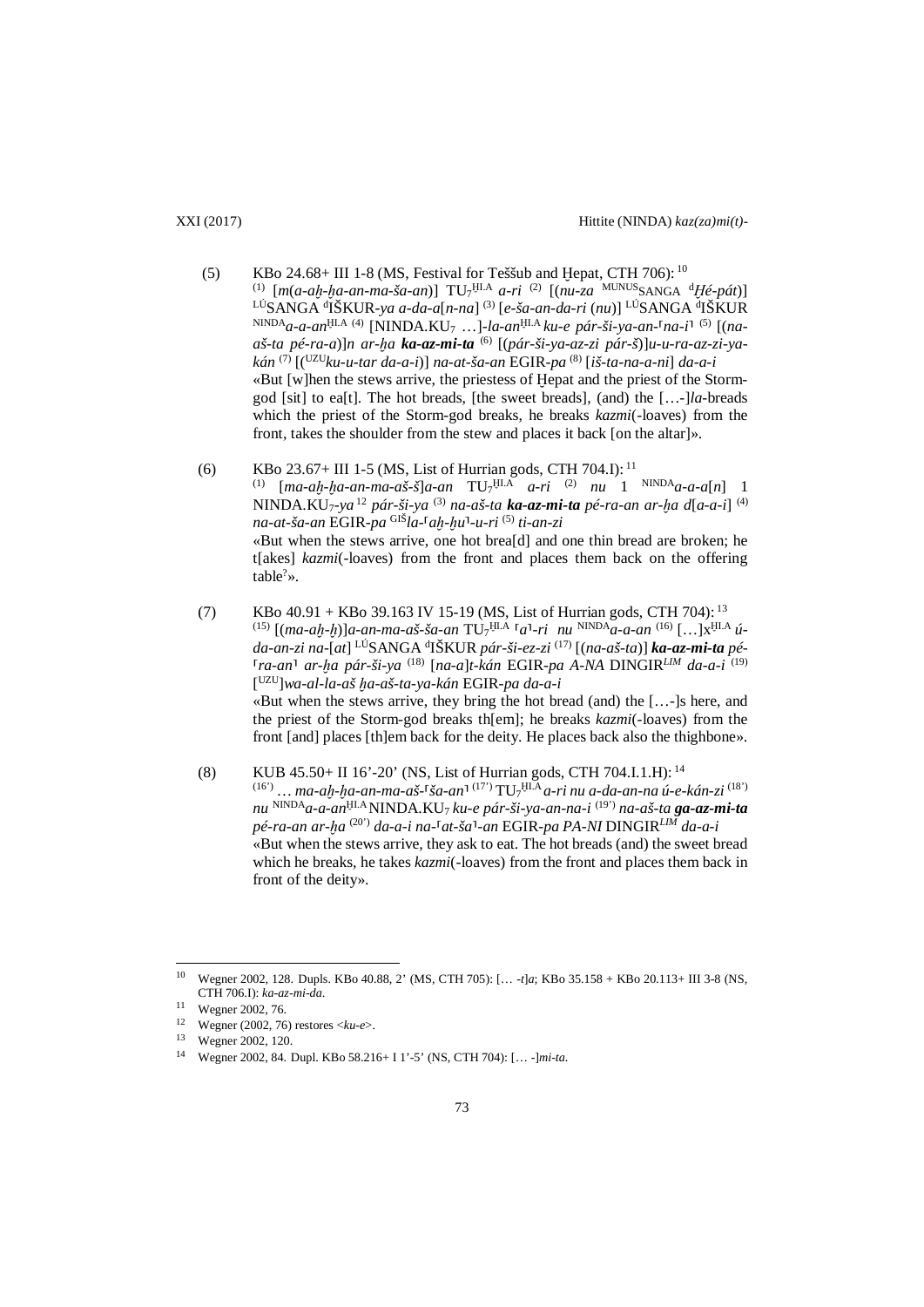(9) KBo  $40.46 +$ KBo  $35.156$  III 7-10 (NS, List of Hurrian gods, CTH 704): <sup>15</sup> (7) *nu* LÚSANGA <sup>d</sup> [IŠ]KUR NINDA*a-a-an*<sup>Ḫ</sup>I.A(8) NINDA.SIG<sup>Ḫ</sup>I.A *k*[*u-e*] <sup>16</sup> *pár-ši-ya-* ⸢*na-i*⸣ (9) *na-*⸢*aš*⸣*-t*[*a ka-az-m*]*i-ta pé-*[*ra-an a*]*r-ḫ*[*a*] (10) *d*[*a-* <sup>17</sup> …] «The hot breads (and) the thin breads w[hich] the priest of the [St]orm-god breaks, he t[akes] [*kazm*]*i*(-loaves) [f]ro[m] the fr[ont …]».

It is clear that, if the *kazmi*(*t*)*-* was a kind of bread, as in the translations offered here, only the examples(6) and (7) would be acceptable. Conversely, in (5), (8), and (9), where a relative clause is involved, we are forced either to insert a parenthetical clause (*he also breaks the* kazmi*-loaves*) between the relative and the main clause, or to leave the relative clause hanging, if we consider the resuming clitic of the main clause to be referred only to the *kazmi*loaves.

This is possibly one of the reasons why A. Ünal distinguishes two lemmas in his dictionary; however, I think that the gap between them can be easily closed by assuming that  $NINDA_kzmi(t)$ - does not denote a kind of bread, but a piece of bread. In this way, we can retrieve the main clause of the relative clause: «the loaves he breaks, from them (*=ašta*) he breaks/takes *kazmi*-samples from the front and places them back on the altar».

This solution is not new; indeed, although it seems to have gone almost completely unnoticed, and it is generally not reflected in the later editions of the texts too, it had been already offered by Volkert Haas:

«Das Nomen *kazmi-* ist von J. Tischler HEG I 550 (H. A. Hoffner, Alimenta 168 folgend) als «NINDA*kazmi-* (ein Gebäck)» gebucht. Ein Gebäck *kazmi-* jedoch existiert nicht. Der Ansatz scheint sich auf ABoT 21 + KBo 17.65 Rs. 23-24 zu beziehen, wo nicht NINDA, sondern 4 *ga-az-za-mi-u*[*š*] *pi-an-*[*zi*] zu lesen ist. Im luvischen N.-Akk. Pl. *kazmit* ist das Nomen stets in der Wendung «*našta gazmita piran arḫa dai*» belegt, der die Phrase «*našta anaḫi piran arḫa dai*» entspricht. Der hurritische Terminus *anaḫi* bezeichnet einen Teil des Opfers, der der Gottheit vorweg angeboten wird; seien es Gebäcke, Fleischstücke oder auch nur Haarbüschel als pars pro toto des Opfertieres». <sup>18</sup>

Therefore, according to V. Haas, an alleged *kazmi*-loaf does not exist: the word, of Luwian origin, would be a meronym, such as *anaḫi*(*t*)*-* «sample, morsel». The sign NINDA, which sometimes precedes it, should always be understood as a numeral.

We can largely agree with V. Haas' arguments, and the comparison with the noun *anahi*( $t$ )-, of Luwian or Hurrian origin,  $19$  is striking, since several of the contexts in which it occurs fully resemble those given above:

<sup>15</sup> Groddek 2000, 364; Wegner 2002, 130; Groddek - Kloekhorst 2006, 189.

<sup>&</sup>lt;sup>16</sup> But Groddek (2000, 364) and Groddek - Kloekhorst (2006, 189) read NINDA.SIG<sup>HLA</sup>-y[*a*].

<sup>17</sup> Probably *dāi* or *daškanzi*.

<sup>18</sup> Haas 1992, 107. As far as I know, Haas' suggestion has been followed only by Wegner (2002, 49; 2004, 111), who translates *kazmi-* with «Kostprobe». Conversely, other scholars persist in considering it to be a kind of bread (see n. 1 above).

The etymology of *anahi*(*t*) - is quite problematic and cannot be extensively discussed here. If we leave aside the alleged Indo-European cognates suggested by Juret (1942, 30: Skt. *áṇuḥ*, Gr. νᾶνος, and Lat. *īna*), *anaḫi*(*t*)*-* has been mostly explained, following Friedrich (HW, 21) and Kronasser (EHS, 191-193), as a technical term of the Hurrian cultic lexicon, with a secondary stem in *-ta* (see e.g. HW2 A, 72 and HEG A-K, 25). Conversely,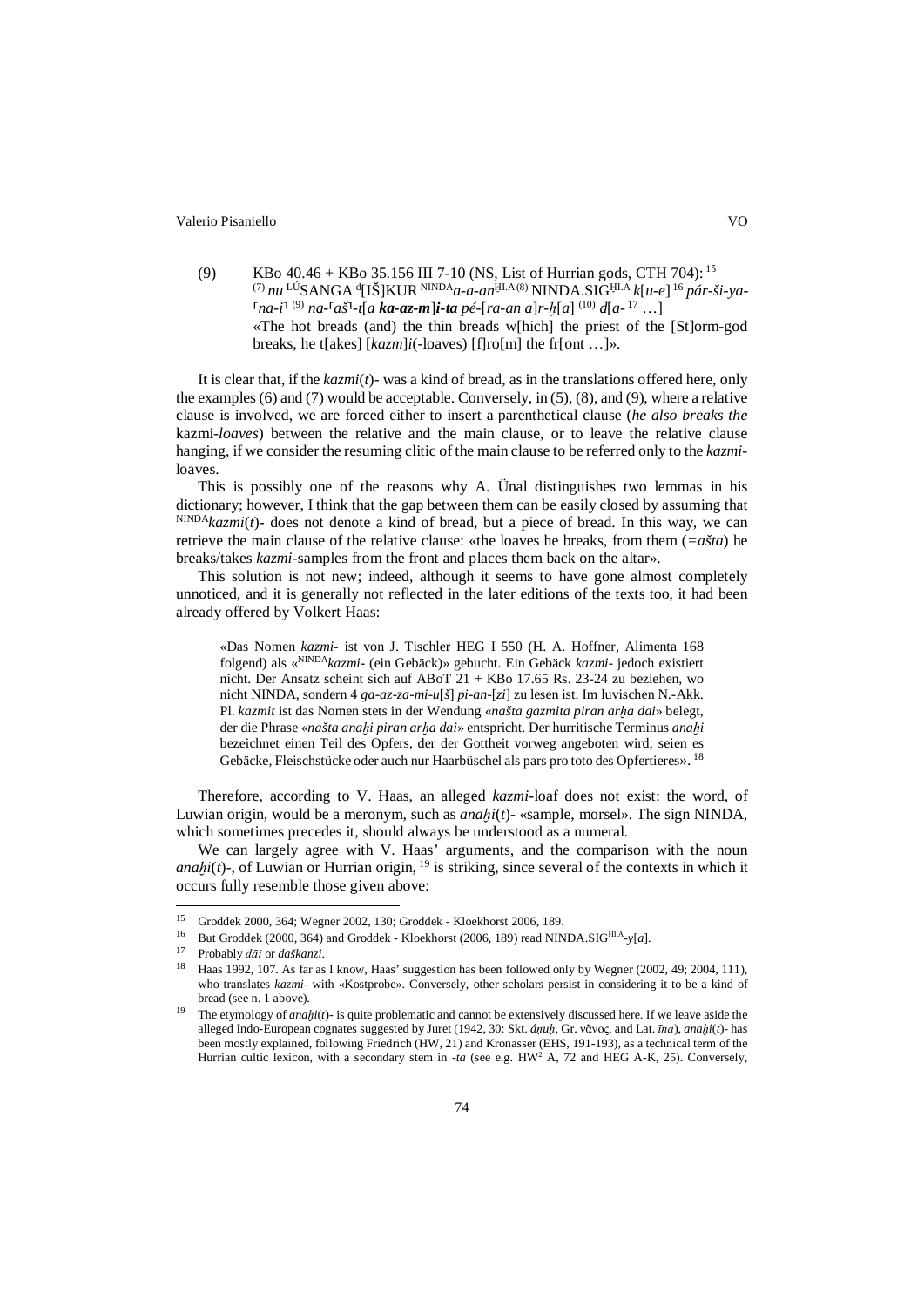- (10) KBo 21.33 + KUB 32.49a+ IV 45-51 (MS, Drink offerings for the Throne of Ḫepat, CTH 701.a.A): <sup>20</sup> (45) EGIR*-an-da-ma* LÚAZU 1 NINDA.SIG *pár-ši-ya-an-na-i še-e-ra-aš-ša-an* (46) *ŠA* UDU 1 UZUTI *zi-ik-ke-ez-zi nu-uš-ša-an PA-NI* DINGIR*LIM* (47) *A-NA* GIŠBANŠUR.GIŠ*-ša-an A-NA PA-NI* NINDA*zi-ip-pí-in-ni zi-ik-ke-ez-zi* (48) *a-na-aḫi-ma-kán pé-ra-an ar-ḫa da-aš-ke-ez-zi na-at-ša-an* (49) *an-da A-NA* DUG*a-aḫru-u-uš-ḫi* Ì.GIŠ *šu-ú-ni-iš-ke-ez-zi* (50) *na-at-ša-an ḫu-u-up-ru-u-uš-ḫi ḫa-aš-šii pí-iš-še-eš-ke-ez-zi* (51) GEŠTIN*-ya* EGIR*-an-da* 1*-ŠU ši-pa-an-za-ke-ez-zi* «Then the sorcerer breaks one thin bread, puts one rib of sheep above and places (it) in front of the deity, on the wooden table, in front of the *zippinni*-bread. But he takes a sample from the front, he dips it in the censer with oil, and throws it in the firebox on the hearth. Then he offers wine one time».
- (11) KUB 27.70+ II 11-14 (OH/LNS, Festival of Karahna, CTH 681.1):<sup>21</sup> (11) *I-NA* U4.3KAM *ma-a-an lu-kat-ta* GIŠIG *ḫé-e-ša-an-zi* (12) KUŠNÍG.BÀR *da-aan-zi ta I-NA* UDUN *ḫal-zi-ya* NINDA*a-a-an* NINDA.TU7 (13) *ku-e pár-ši-ya-anna-i nu-kán* 4 *a-na-ḫi da-aš-kán-zi na-at-kán* GIŠZAG.GAR.RA (14) EGIR*-pa ziik-ke-ez-zi* «On the third day, in the morning, they open the door. They "take" the curtain,

and "In the oven" is called out. The hot bread (and) the stew-bread which he breaks, they take four samples (from them), and he places them back on the altar».

(12) KUB 58.71 II 15'-20' (LNS, Festival fragment, CTH 670.1965): <sup>22</sup> (15') *ma-aḫ-ḫa-an-ma-aš-ša-an* TU7 <sup>Ḫ</sup>I.A *a-ri na-aš-ta IŠ-TU* 1 DUGUTÚL TU7.[SAR? ] (16') UZU*ku-du-úr-ri*<sup>Ḫ</sup>I.A *da-an-zi na-at-kán* DINGIRMEŠ*-aš*(17') EGIRpa ti-an-zi nu NINDA<sup>!</sup>.GUR4.RA<sup>ḤI.A NINDA!</sup>a-a-an<sup>ḤI.A</sup> NINDA<sup>!</sup>.GÚG<sup>MEŠ</sup> NINDA[*ma-r*]*i* <sup>Ḫ</sup>I.A (18') LÚSANGA *pár-ši-ya-an-n*[*a*]*-*⸢*i*⸣ *na-aš-ta a-na-ḫi-ta pé-raan* (19') *ar-ḫa pár-ši-ya-an-*⸢*na*⸣*-i na-at-ša-an* DINGIRMEŠ*-aš da-pí-aš* (20') EGIR*pa* ⸢*zi*⸣*-ik-ke-ez-zi*

«But when the stews arrive, they take the shanks from one pot with [onion? ] stew and place them back for the deities. The priest brea[k]s the thick loaves, the hot breads, the legume-breads, (and) the [*mar*]*i*-breads, he breaks samples from the front and places them back for all the deities».

Laroche (1970, 68-70; GLH, 48) claimed that the noun was Luwian, and it would have been later borrowed into Hurrian. This hypothesis was welcomed by Starke (1990, 158-159) and Melchert (CLL, 12-13), who regard *anahi*( $t$ )*-* as a *nomen actionis* derived from the verb  $an\bar{a}$ ( $i$ )*-* (uncertain meaning), whereas, according to Puhvel (HED A, 58), both the Luwian and the Hurrian origins are credible. Recently, the question has been examined by Giorgieri (2012), who convincingly suggested a Hurrian etymology. Indeed, in Hurrian both *anaḫi* (*an=aġ=i*, possibly «delizia»), and *anaḫiti* (*an=aġ=idi*, «delicatezza») are found: the two terms, borrowed into Luwian, would have merged in the noun *anaḫi*(*t*)*-*, later borrowed into Hittite. Unfortunately, as we will see, such a wealth of contributions is not found for the noun *kazmi*(*t*)*-*.

<sup>20</sup> Salvini - Wegner 1986, 67.

<sup>21</sup> McMahon 1991, 64.

<sup>22</sup> Groddek - Trabazo 2005, 185.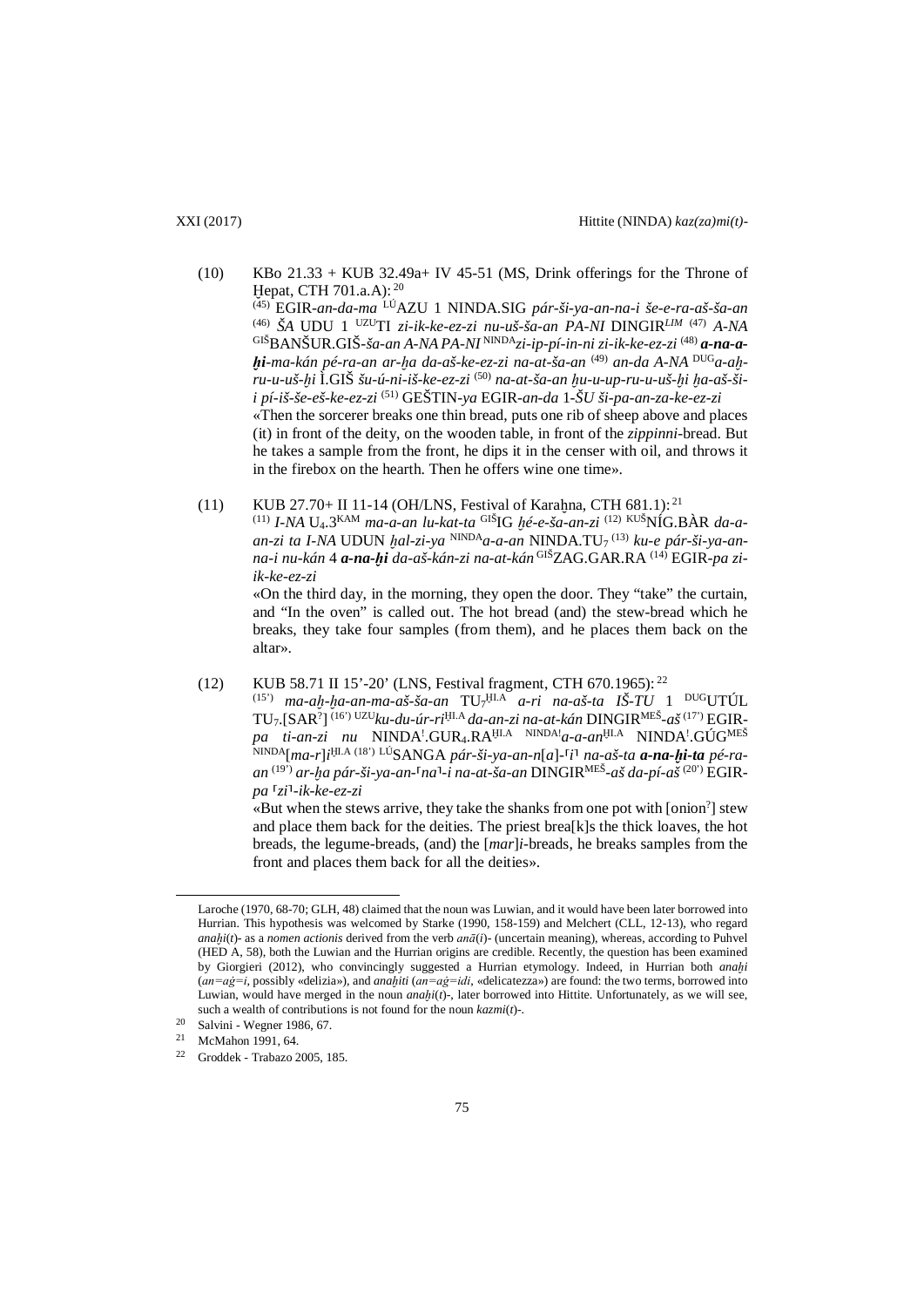The similarities are clear: the context is the same, and so are the verbs involved (*dā-* «to take» and *paršiya-* «to break»); therefore, *kazmi*(*t*)*-* and *anaḫi*(*t*)*-* must denote more or less the same thing.

Moreover, further evidence that we are dealing with meronyms comes from the following analogous passages, where, instead of *kazmi*(*t*)*-* or *anaḫi*(*t*)*-*, we find a generic *tepu* 'a little':

(13) KUB 10.72+ II 21'-24' (pre-NH/NS, Large festival fragment, CTH 669.4.A): <sup>23</sup> (21') […] NINDA.Ì NINDA.KU7*-ya pár-ši-ya-an-na-i* (22') [*pé-r*]*a-an ar-ḫa-yakán te-pu* (23') [*pár-ši*]*-ya-an-na-i nu du-wa-an* (24') [*du-w*]*a-an-na iš-ḫu-u-wa-iške-ez-zi*

«[…] he breaks fat bread and sweet bread, [bre]aks a little (of them) from the [fr]ont and scatters (it) here and [th]ere».

(14) KBo 30.69 III 11'-15' (NS, AN.TAH. $\text{\r{SUM}^{SAR}}$  festival, 29<sup>th</sup> day: to Ea and his group, CTH 616.Tg28.1): <sup>24</sup>

(11') … *nu* LUGAL*-uš* NINDA*a-a-an* (12') NINDA.KU7 <sup>Ḫ</sup>I.A *ku-e pár-ši-ya na-aš-ta ḫu-u-ma-an-da-az* (13') *pé-ra-an ar-ḫa te-pu pár-ši-ya-an-na-i* (14') *na-at-ša-an* LÚAZU EGIR*-pa* NA4 *ḫu-u-wa-ši-*⸢*ya*⸣ (15') *da-a-i*

«The hot bread (and) the sweet breads which the king breaks, from the front he breaks a little from all (of them), and the sorcerer places them back on the stele».

As to the Sumerogram NINDA, there are three possible explanations: 1) the sign should be read as «four», as per V. Haas; 2) it properly is NINDA, which should be understood as a determinative; 3) it is NINDA, but it represents a noun, not a determinative.

It seems to me that the parallel with the noun *anaḫi*(*t*)*-* could help us to solve the problem: in the example (11) above – but it is not the only one – *anahi*(*t*) is preceded by this Sumerogram, which I have transliterated and translated as «four», following Gregory McMahon's edition. However, nothing prevents the reading NINDA, especially because the noun *anahi*(*t*)- surely occurs with this Sumerogram at least in the following passage:  $2^5$ 

(15) IBoT 1.29 obv. 50-53 (MS? , *ḫaššumaš* festival, CTH 633.A): <sup>26</sup>

(50) [*nu*] DUMU.LUGAL *ar-za-na pár-na pa-iz-zi nu* DUMU.LUGAL *a-da-anna ú-e-ek-zi* (51) [*n*]*u* 5 NINDA*a-a-an* 10 NINDA *LA-AB-GA* 10 NINDA.ŠE 12 NINDA.KU7 10 NINDA*ta-kar-mu-uš* (52) 2 *UP-NU AR-ZA-NU* 2 *wa-ak-šur* GA 1 **NINDA** *a-na-ḫi* 1 DUG KAŠ 1 DUG *mar-nu-an* (53) *nu A-NA* DUMU.LUGAL LÚ.MEŠSANGA *ḫu-u-ma-an-te-eš pé-ra-an-še-et e-ša-an-da-ri*

«The prince goes to the *arzana-*building. The prince asks to eat: five hot breads, ten moist breads, ten barley breads, twelve sweet breads, ten *takarmu*-breads, two handfuls of groats, two *wakšur* of milk, one sample of bread, one vessel of

Fuscagni 2010, 138. 23

 $\frac{24}{25}$  Popko - Taracha 1988, 84.

<sup>25</sup> Hoffner (1974, 151) claims that this is the only assured case in which the sign should be read NINDA, and that it would be unlikely elsewhere.

<sup>26</sup> Mouton 2011, 8.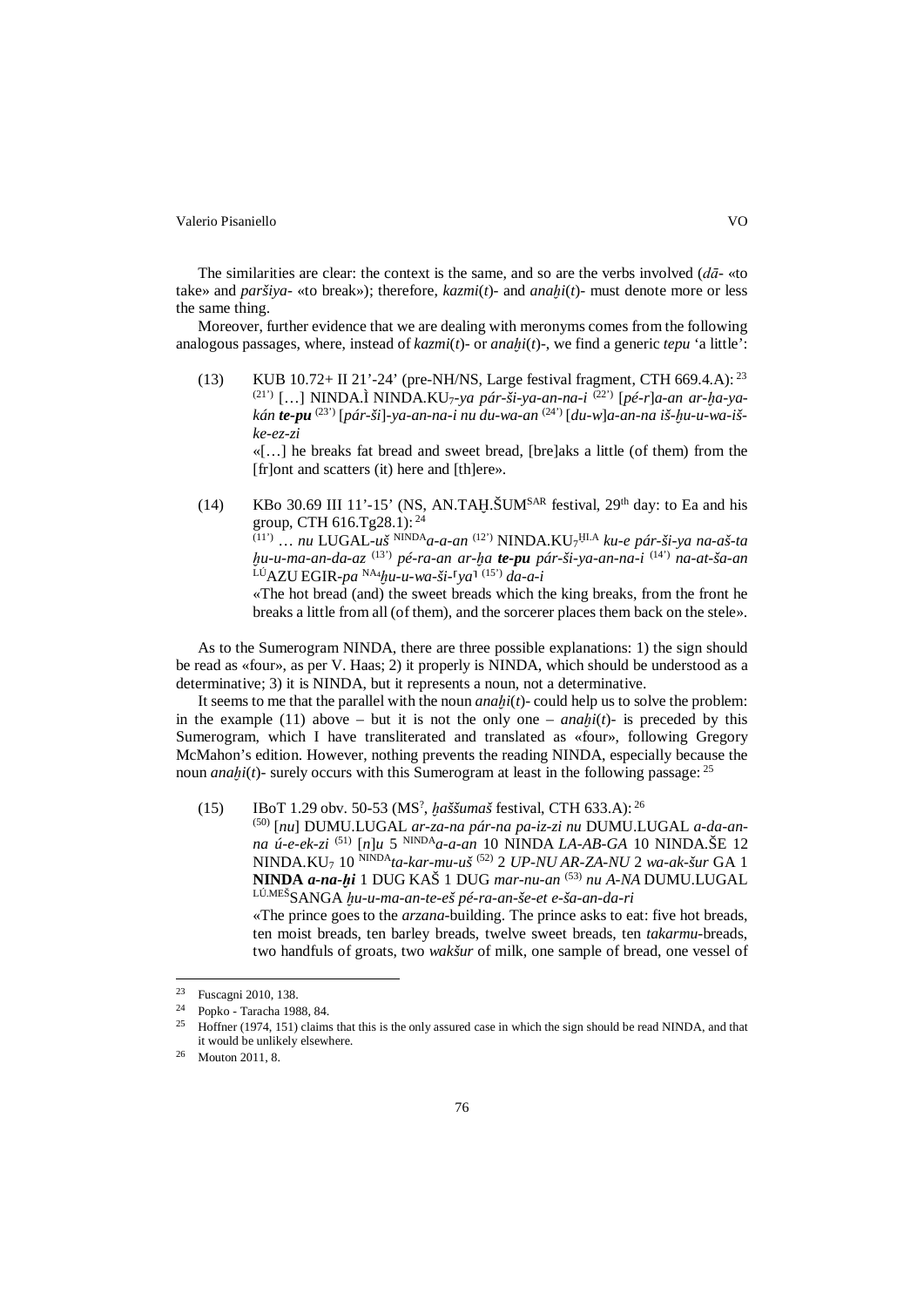beer, (and) one vessel of *marnuan*-beer. All the priests sit down in front of the prince».

In this example, the presence of the numeral «one» prevents the reading of the following sign as «four». Therefore, here the question is whether it is better to transcribe <sup>NINDA</sup>*anahi* or NINDA *anahi*. In my view, the latter solution is preferable: indeed, as noted by V. Haas, *anahi*(*t*) - is a generic meronym, which denotes a part of an offering, not necessary a piece of bread; see e.g. the following example:

(16) KUB 39.71+ III 23-27 (NS, Ritual for Ištar-Pirinkir with Akkadian recitations, CTH 718.1.A): <sup>27</sup>

(23) *ma-aḫ-ḫa-an-ma* LÚ*ša-ku-un-ni-iš A-WA-TE*MEŠ (24) URU*pa-a-bi-li-li me-miya-u-wa-an-zi zi-in-n*[*a*]*-*⸢*i*⸣ (25) *nu-kán A-NA* ⸢UDU⸣ *A-NA* SAG.DU*-ŠU* ZAG*ni-ya* (26) UZU*pal-ta-ni a-na-ḫi da-a-i* \**na-at-kán*\* *A-NA* NINDA.SIG (27) *da-a-i na-at-kán* DUG*ḫu-u-up-ru-uš-ḫi da-a-i*

«And when the priest finishes speaking the words in Akkadian, he takes samples from the head and from the right shoulder of the sheep, he places them on the thin bread and puts them in the firebox». <sup>28</sup>

As a consequence, the HW2 is probably right in transcribing as NINDA *anaḫi*, <sup>29</sup> although the grammatical function of the noun NINDA remains quite uncertain: it could represent a noun in genitive case, but maybe we should expect a phonetic complement or the Akkadian preposition  $\dot{S}A$ , or – and I think it is a better solution – it could be an accusative in partitive apposition (or σχῆμα καθ' ὅλον καὶ μέρος), albeit this kind of construction seems to be found almost exclusively in relation to body parts. <sup>30</sup>

In the light of the above, there are three possible ways for explaining Hitt. *kazmi*(*t*)*-*: 1) we can distinguish, with A. Ünal, NINDA*kazmi-*, which denotes a kind of bread, from  $kazmi(t)$ -, which now we know is a piece of bread or the like; 2) we can suppose that we are dealing with one single stem with two different meanings; 3) finally, we can assume that it is the same word having the same meaning  $-$  a piece of bread  $-$  in all its occurrences, as per V. Haas.

In support of the first hypothesis there would be at least a morphological difference between the two terms: NINDA*kazmi*- is always a common gender noun, if we do not consider

 $27$  Beckman 2014, 16-17.

<sup>&</sup>lt;sup>28</sup> For this translation see Beckman 2014, 37; HED A, 57; and HW<sup>2</sup> A, 73. See also KUB 45.47+ (MS, Ritual for Ningal, CTH 494.A; Bawanypeck - Görke 2016) I (52) *nu-kán* LÚAZU *A-NA* MUŠEN *a-na-a-ḫi da-a-i*: «The magician takes a sample from the bird».

<sup>29</sup> HW2 A, 73: «NINDA *a-na-ḫi* "des Brotes Kostprobe" (nicht NINDA*a*.! nicht 4 *a*. mit Darga-Dinçol Anatolica 3. 104ff.)».

<sup>30</sup> Cf. Friedrich 1960, 123-124 and GrHL, 247. Exceptions are e.g. KBo 6.26 (OH/NS, Hittite Laws, §168, CTH 292.II.a.B; Hoffner 1997, 135) I (46) *ták-ku* A.ŠÀ*-an* ZAG*-an ku-iš-ki pár-ši-ya*: «If someone violates the boundary of a field (lit. 'a field, the boundary')», and possibly KUB 21.17 (NH/NS, Decree of Hattušili III regarding the estate of Arma-Tarhunta, CTH 86.1.A; Unal 1974, 24-26) III<sup>(9')</sup> *nu ma-ah-ha-an* MU<sup>KAM</sup>-za me*hur ti-ya-*<sup> $[$ </sup>zi<sup> $]$ </sup> /<sup>(10')</sup> *še-li-aš šu-un-nu-ma-an-zi*: «And when the time of the year (lit. 'the year, the time') for the filling of the *šeli*-s arrives» (cf. GrHL, 243-244).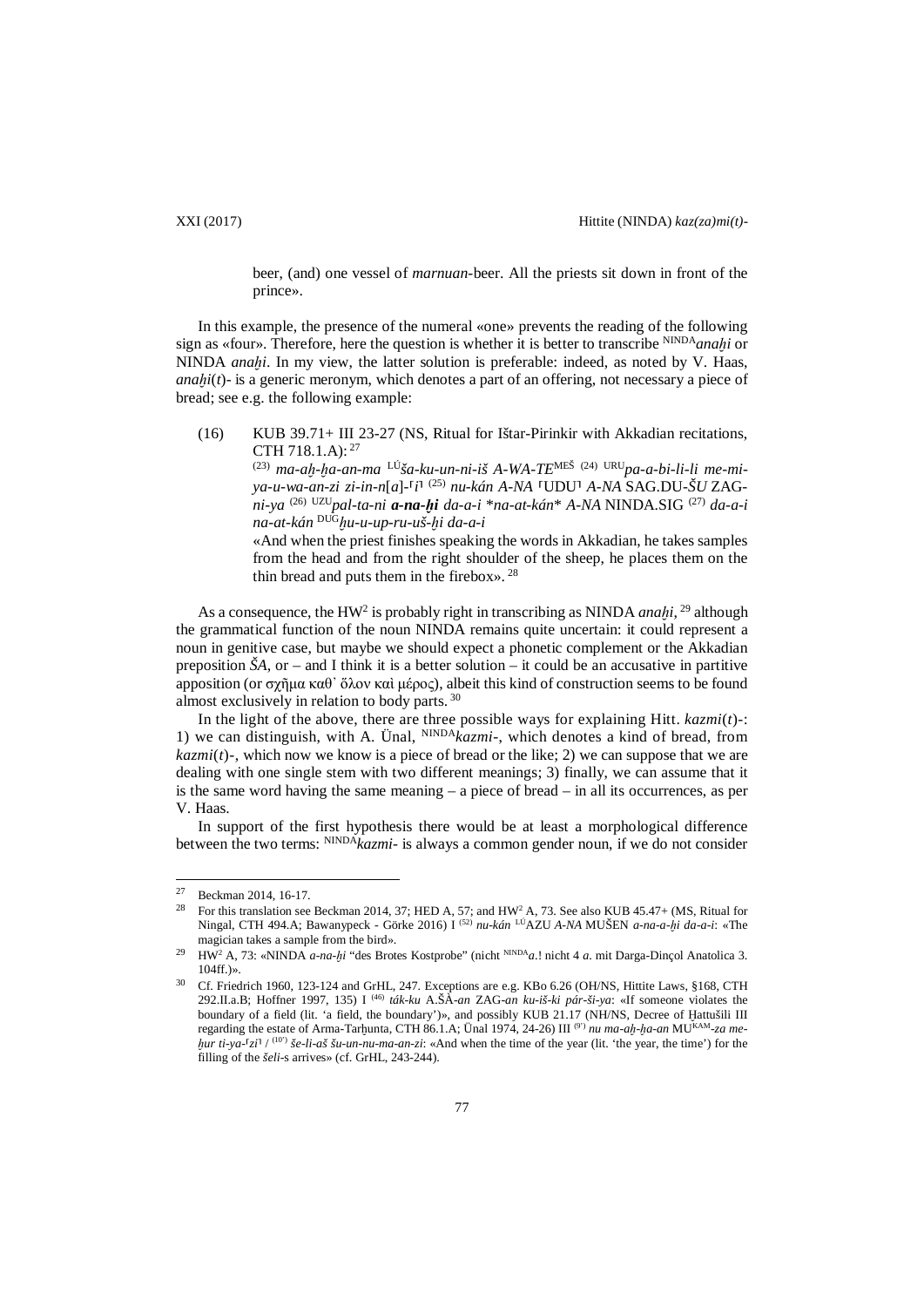the uncertain NINDA*kašmi* in ABoT 1.23 (which A. Ünal assigns to the other lexeme), whereas *kazmi*(*t*)- is a neuter noun and shows plural forms in  $-ta$ <sup>31</sup>. This argument would be strengthened by two differences in spelling: 1) the Sumerogram NINDA never occurs, as far as I know, with the neuter stem *kazmi*(*t*)*-*, the only exception being NINDA*kašmi* (if it belongs here); 2) the noun *kazmi*(*t*)*-* is never spelled \**k*/*ga-az-za-mi-*°, but this is quite insignificant.

However, the close similarity between the two terms and their close semantic field make it highly likely that they are at least cognate forms. Moreover, the term is not Hittite; therefore, morphological differences could be due to the manners of borrowing, as will be shown later. The presence or not of the Sumerogram NINDA – if it is significant and not a merely scribal variant – might be easily explained: in those contexts, in which a *kazmi-*sample is taken from the loaves which are being broken, there is no necessity to specify that the word refers to bread. On the contrary, where this is not evident from the context, the Sumerogram NINDA occurs to make it clear. After all, if we are allowed to carry the comparison with *anahi(t)*- a little farther, the noun  $kazmi(t)$ - too could be a generic meronym, not only a piece of bread. Unfortunately, current evidence does not really support such a claim, the only possible hint being the uncertain UZU *ka-az-mi-it* of KBo 61.80, 6'-8', which occurs in fragmentary context. <sup>32</sup>

To sum up, in my view it is not necessary to make a distinction between the stems NINDA*kazmi-* and *kazmi*(*t*)*-*, since both terms can refer to the same thing, i.e. a piece of bread or, in general, a sample of an offering. I do not see compelling reasons for rejecting the reading NINDA, rather than «four», for the Sumerogram which sometimes precedes the term; indeed, the fact that the noun *kazmi*(*t*)*-* would not occur with any other number but four is quite suspicious (although we must emphasize that there is a very small number of occurrences). Therefore, I think that the sign should be read NINDA, and it represents a noun – probably an accusative in partitive apposition – rather than a determinative. Thus, in my view, NINDA *kazmi*(*t*)*-* is the correct transcription.

Concluding, it remains the question about the etymology of the term. If in the case of *anahi(t)*- there have been several contributions, and the problem has finally found a good solution in Mauro Giorgeri's explanation, <sup>33</sup> in the case of the rare *kazmi*(*t*)*-* few attempts are found.

On the basis of the secondary stem  $-ta$ , Jaan Puhvel<sup>34</sup> and Johann Tischler<sup>35</sup> suggest that the term has a Hurrian origin,  $36$  whereas V. Haas, as seen before, explains it as a Luwian

<sup>31</sup> However, Ünal (2007, 335) states that both common and neuter forms belong to the stem *kazmi*(*t*)*-*; therefore, it is not very clear why the two stems would have to be distinguished. I suspect that, according to Ünal, only the forms *gazmin* and <sup>NINDA</sup>gazzamius in KBo 17.65+ rev. 23 and 24 belong to his common stem NINDA kazmi-.

 $32$  See n. 4 above.

 $^{33}$  Giorgieri 2012 (see n. 19 above).<br> $^{34}$  UED V 140

 $^{34}$  HED K, 140.

 $^{35}$  HEG A-K, 550.<br> $^{36}$  See also Bights

<sup>36</sup> See also Richter 2012, 192. For the Hurrian character of the secondary stem *-ta* cf. Friedrich (1960, 60), Kronasser (EHS, 192), and Berman (1972, 92-99), who, however, do not quote the noun *kazmi*(*t*)*-*. For a different explanation, see Carruba 1967 and the discussion below.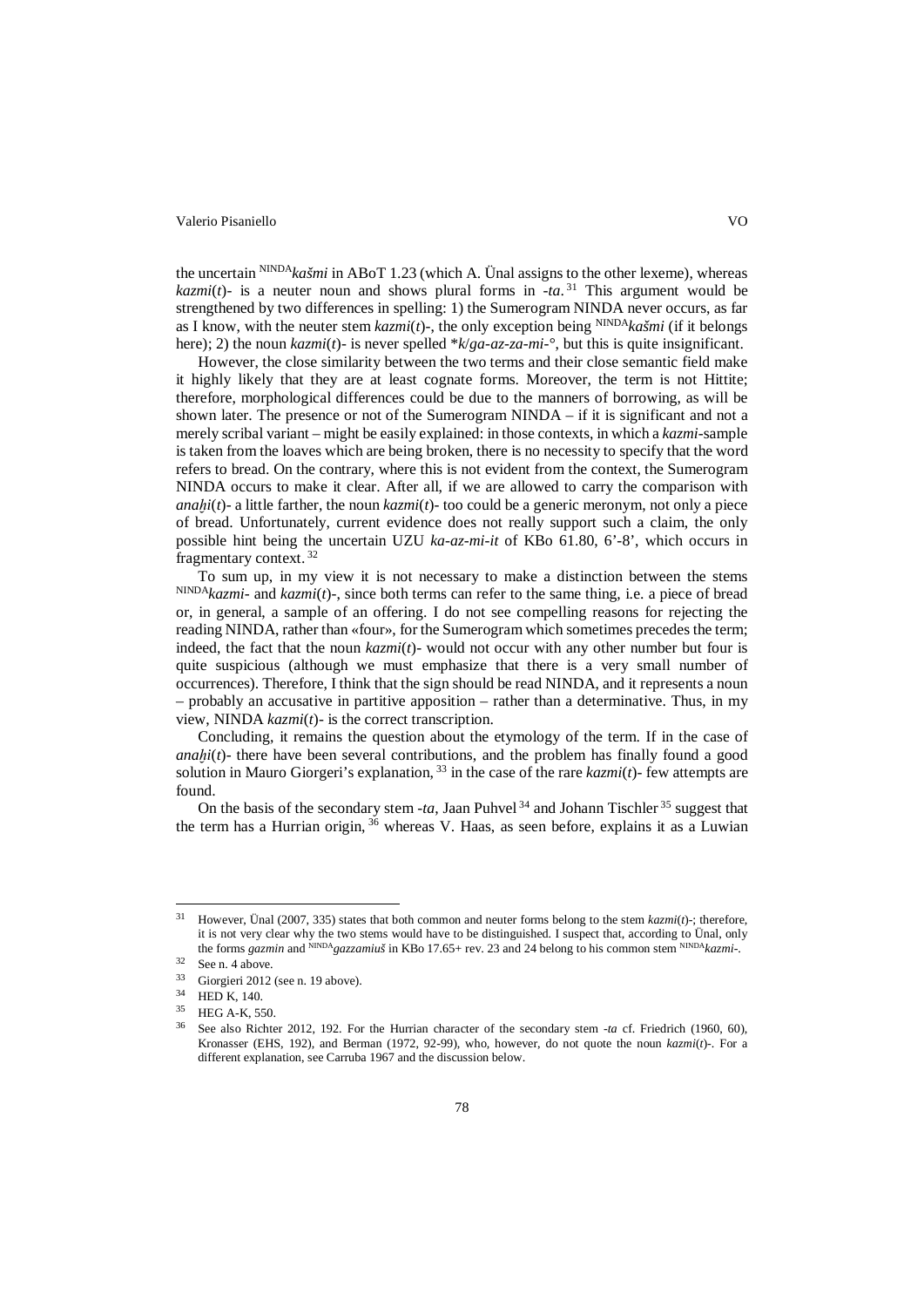noun in *-it*. <sup>37</sup> Previously, Howard Berman too considered the «hapax» (sic!) <sup>38</sup> NINDA*gazzami-* in KBo 17.65 rev. 24 to be a Luwian term, but he explained it as a Luwian participle in *-m*(*m*)*i-*. 39 However, this solution does not fit with the *-ta* extension, since the Luwian participle «inflects like an ordinary adjective with '*ī*-mutation'». <sup>40</sup>

In my view, the term could ultimately be an Akkadian loanword, borrowed into Hittite through Hurrian intermediation, reflecting the Akkadian verbal adjective *kasmu* «cut up, chopped» (with thematization in  $-i^{41}$ ), from *kasāmu* «to cut, to chop», although this verb is always referred to wood, plants and trees, never to loaves.  $42$  As a parallel, we can quote e.g. the Hittite noun DUG*kazzi-*, a container, for which «[t]he homophone Hurr. *ga-az-zi* (*KBo* XIX 144 IV 11) and the secondary stem with *-t-* point to Hurrian origin, which in turn reflects Akk. *kāsu* 'cup'». <sup>43</sup>

Finally, it is necessary to account for gender fluctuation in the Hittite stem *kazmi*(*t*)*-*. As Onofrio Carruba has shown, <sup>44</sup> the *t*-stem in Hittite neuter nouns borrowed from Hurrian is often due to Luwian intermediation, <sup>45</sup> but Hittite also shows some direct borrowings from Hurrian, adapted as common gender nouns (e.g. Hitt. GIŠ/URUDU*zakki-* «locking bolt», beside Luw. *zakkit-*, both from Hurr. *zakki* 46). Therefore, we can assume that the Hittite common *i*stem *kazmi-* directly reflects Hurrian \**kazmi-* (possibly from Akk. *kasmu*), whereas the neuter *t*-stem *kazmit-* reflects the Luwian adaptation of the same Hurrian noun. I stress again that there is no evidence for a semantic difference between the two stems: the meaning «sample, piece (of bread)» fits well in all contexts. <sup>47</sup>

Unfortunately, at present, there is not enough data in support of the Akkadian etymological explanation, and hints for fully understanding the difference between *kazmi*(*t*)*-*

<sup>&</sup>lt;sup>37</sup> However, Starke (1990) does not quote the term, and it is not recorded in Melchert's dictionary (CLL), nor in the new *Annotated Corpus of Luwian Texts* on-line.

<sup>38</sup> Apparently, Berman does not connect NINDA*ga-az-za-mi-u*[*š*] to the *ga-az-mi-in* found in the preceding line of the same text; he only quotes the broken  $NINDA_{ka-az-z}[a-$  in KBo 15.37 V 51.

Berman 1972, 180.

<sup>40</sup> Melchert 2003, 194.

<sup>&</sup>lt;sup>41</sup> Cf. Giorgieri 2000, 198-199.<br><sup>42</sup> Cf. CAD K, 240, 241, 244 en

<sup>42</sup> Cf. CAD K, 240-241, 244 and AHw, 453-454. On the semantic level, Akk. *kasāpu* would be better, since it is sometimes referred to bread (cf. CAD K, 242), but it is formally more difficult.

<sup>43</sup> HED K, 141-142. See also Hitt. É*apuzzi-* < Akk. *abūsu* «storehouse» and Hitt. *ḫazzizzi-* (pl. *-ta*) < Akk. *ḫasīsu* «ear, wisdom», both through Hurrian intermediation (HED A, 102-103; HED Ḫ, 284-286; HW2 A, 192-193; HW2 Ḫ, 547-548).

<sup>44</sup> Carruba 1967.

<sup>45</sup> The Luwian suffix *-it-* is often used to adapt loanwords, e.g. Luw. *natḫit-* «bed» < Hurr. *natḫe* < Sum. ná(d) (cf. Melchert 2003, 198). Without Hurrian evidence, there is no necessity to posit two different Hurrian stems, \**kazm=i* and \**kazm=idi*.

<sup>46</sup> Cf. Starke 1990, 221 and CLL, 275. Hurr. *zakki* is attested in Nuzi (cf. CAD S, 78 *s.v. sakku* A) and in the letter from Tušratta of Mitanni to Amenophis III EA 22 IV (23) 2 SAG.KUL ZABAR 30 *za-ag-gi* ZABAR: «Two bronze door bolts, thirty bronze *zaggi*-s» (Knudtzon 1915, 176).

<sup>47</sup> If my explanation of NINDA *kazmi-* as partitive apposition is correct, the phrase 1 NINDA*šaniddu gazmin* in the example (1) above – which is the only occurrence of the common stem *kazmi-* without the Sumerogram NINDA – can be easily understood as «a *kazmi-*sample of one *šaniddu*-loaf».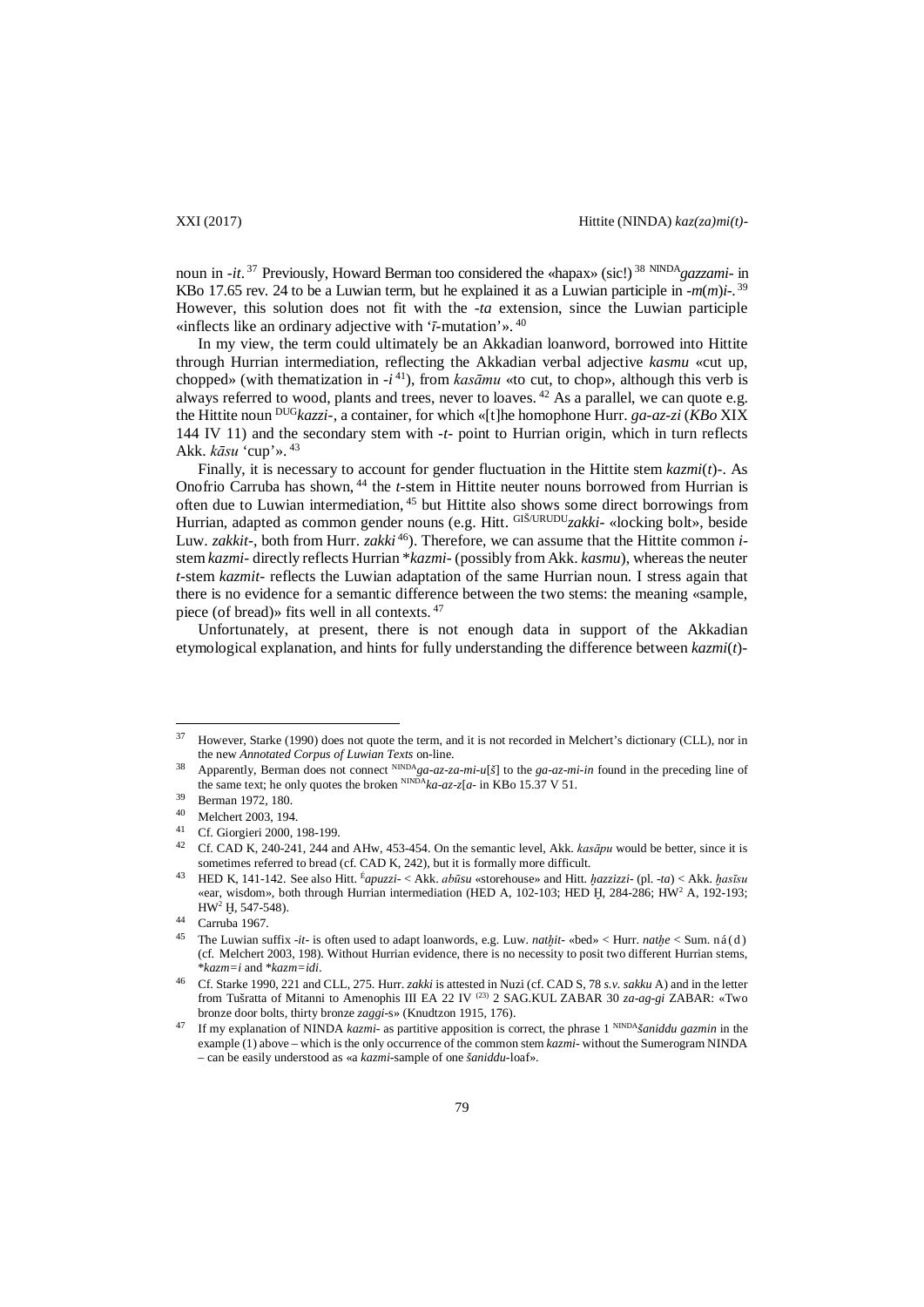and *anahi*( $t$ ) - in Hittite texts are lacking. <sup>48</sup> We hope that future discoveries and publications of texts will help us to solve the question.

#### **REFERENCES**

- BAWANYPECK, D. GÖRKE, S.
- 2016 *Das Ritual für die Göttin NIN.GAL (CTH 494)*, on-line edition on the Hethitologie Portal Mainz. Last updated 19.02.2016.
- BECKMAN, G.M.
- 1983 *Hittite Birth Rituals. Second Revised Edition* (Studien zu den Boğazköy-Texten 29), Wiesbaden 1983.
- 2014 *The* babilili*-Ritual from Hattusa (CTH 718)* (Mesopotamian Civilizations 19), Winona Lake 2014.

BERMAN, H.

- 1972 *The Stem Formation of Hittite Nouns and Adjectives*, Ph.D. Dissertation, Chicago 1972.
- CARRUBA, O.
- 1967 Über die "churritischen" Deklinationsformen im Hethitischen: *Revue hittite et asianique* 25 (1967), pp. 151-156.

- 1960 *Hethitisches Elementarbuch. 1. Teil. Kurzgefaßte Grammatik*, Heidelberg 1960.
- 
- FUSCAGNI, F.<br>2010 K 2010 KUB 10.72 (CTH 669.4): una proposta di catalogazione: *Studi Micenei ed Egeo-Anatolici* 52 (2010), pp. 137-147.
- 2011 *Rituale di nascita: "Quando una donna resta incinta" (CTH 489)*, on-line edition on the Hethitologie Portal Mainz. Last updated 02.03.2011.

GIORGIERI, M.

- 2000 Schizzo grammaticale della lingua hurrica: *La Parola del Passato* 55 (2000), pp. 171-277. Anaḫi, anaḫiti: luvio o hurrico?: P. COTTICELLI KURRAS - M. GIORGIERI - C. MORA - A. RIZZA (eds.), *Interferenze linguistiche e contatti culturali in Anatolia tra II e I millennio a.C. Studi in onore di Onofrio Carruba in occasione del suo 80° compleanno* (Studia Mediterranea 24), Genova 2012, pp. 139-152.
- GRODDEK, D.
- 2000 Fragmenta Hethitica dispersa X: *Altorientalische Forschungen* 27 (2000), pp. 359-366.
- GRODDEK. D. KLOEKHORST, A.
- 2006 *Hethitische Texte in Transkription. KBo 35* (Dresdner Beiträge zur Hethitologie 19), Wiesbaden 2006.
- GRODDEK, D. TRABAZO, J.V.G.<br>2005 Hethitische Texte in
- 2005 *Hethitische Texte in Transkription. KUB 58* (Dresdner Beiträge zur Hethitologie 18), Wiesbaden 2005.

HAAS, V.

 $\overline{a}$ 

1992 Hethitologische Miszellen: *Studi Micenei ed Egeo-Anatolici* 29 (1992), pp. 99-109.

HOFFNER, H.A.

FRIEDRICH, J.

<sup>1974</sup> *Alimenta Hethaeorum. Food Production in Hittite Asia Minor* (American Oriental Series 55), New Haven 1974.

<sup>&</sup>lt;sup>48</sup> I admit that it is difficult to imagine that two different words, borrowed from the same language, show the very same meaning; therefore, it is likely that there was some semantic difference between *anaḫi*(*t*)*-* and *kazmi*(*t*)*-*, but we lack positive evidence.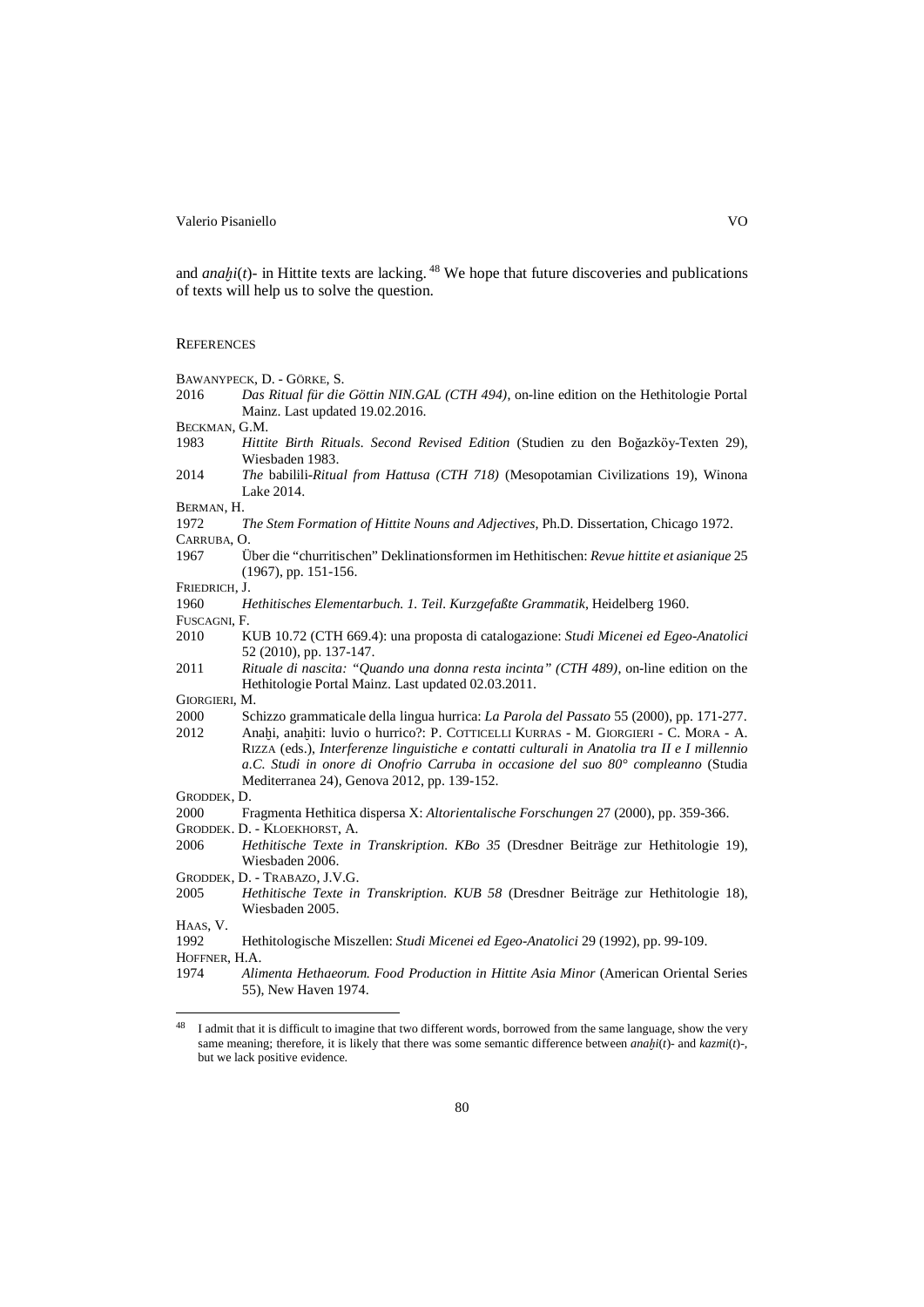- 1997 *The Laws of the Hittites. A Critical Edition* (Documenta et Monumenta Orientis Antiqui 23), Leiden - New York - Köln 1997. JURET, A. 1942 *Vocabulaire etymologique de la langue Hittite* (Publications de la Faculté des Lettres de L'Université de Strasbourg 99), Limoges 1942. KNUDTZON, J.A. 1915 *Die El-Amarna-Tafeln. Mit Einleitung und Erläuterungen. Erster Teil. Die Texte*, Leipzig 1915. KOMPALLA, K. 2011 Die 13. Tafel des (h)isuwa-Festes: R. FISCHER - D. GRODDEK - H. MARQUARDT (eds.), *Hethitologie in Dresden. Textbearbeitungen, Arbeiten zur Forschungs- und Schriftgeschichte* (Dresdner Beiträge zur Hethitologie 35), Wiesbaden 2011, pp. 5-78. LAROCHE, E. 1970 Études de linguistique anatolienne, III: *Revue hittite et asianique* 28 (1970), pp. 22-71. MCMAHON, G. 1991 *The Hittite State Cult of the Tutelary Deities* (Assyriological Studies 25), Chicago 1991.
- MELCHERT, H.C. 2003 Language: H.C. MELCHERT (ed.), *The Luwians* (Handbuch der Orientalistik I/68), Leiden - Boston 2003, pp. 170-210.
- MONTUORI, C.

2017 *Quattro rituali antico-ittiti per la coppia reale (CTH 416)*, on-line edition on the Hethitologie Portal Mainz. Last updated 08.02.2017.

- 
- MOUTON, A. 2008 *Les rituels de naissance kizzuwatniens. Un example de rite de passage en Anatolie Hittite*, Paris 2008.
- 2011 Réflexions autour de la notion de rituel initiatique en Anatolie hittite. Au sujet de la fête *haššumaš* (CTH 633): *Journal of Ancient Near Eastern Religions* 11 (2011), pp. 1-38.
- OTTEN, H. SOUČEK, V.
- 1969 *Ein althethitisches Ritual für das Königspaar* (Studien zu den Boğazköy-Texten 8), Wiesbaden 1969.
- POPKO, M. TARACHA, P.
- 1988 Der 28. und der 29. Tag des hethitischen AN.TAḪ.ŠUM-Festes: *Altorientalische Forschungen* 15 (1988), pp. 82-113.
- RICHTER, T.
- 2012 *Bibliographisches Glossar des Hurritischen*, Wiesbaden 2012.
- SALVINI, M. WEGNER, I.
- 1986 *Die Rituale des AZU-Priesters. Teil I: die Texte* (Corpus der hurritischen Sprachdenkmäler I/2), Roma 1986.

STARKE, F.<br>1990

- 1990 *Untersuchung zur Stammbildung des keilschrift-Luwischen Nomens* (Studien zu den Boğazköy-Texten 31), Wiesbaden 1990.
- TRÉMOUILLE, M.-C.
- 2002 CTH 479.3: Rituel du Kizzuwatna ou fête à Šapinuwa?: S. DE MARTINO F. PECCHIOLI DADDI (eds.), *Anatolia antica. Studi in memoria di Fiorella Imparati* (Eothen 11), Firenze 2002, pp. 841-856.

ÜNAL, A.

1974 *Ḫattušili III. Teil I. Ḫattušili bis zu seiner Thronbestaigung. Band 2: Quellen und Indices* (Texte der Hethiter 4), Heidelberg 1974.